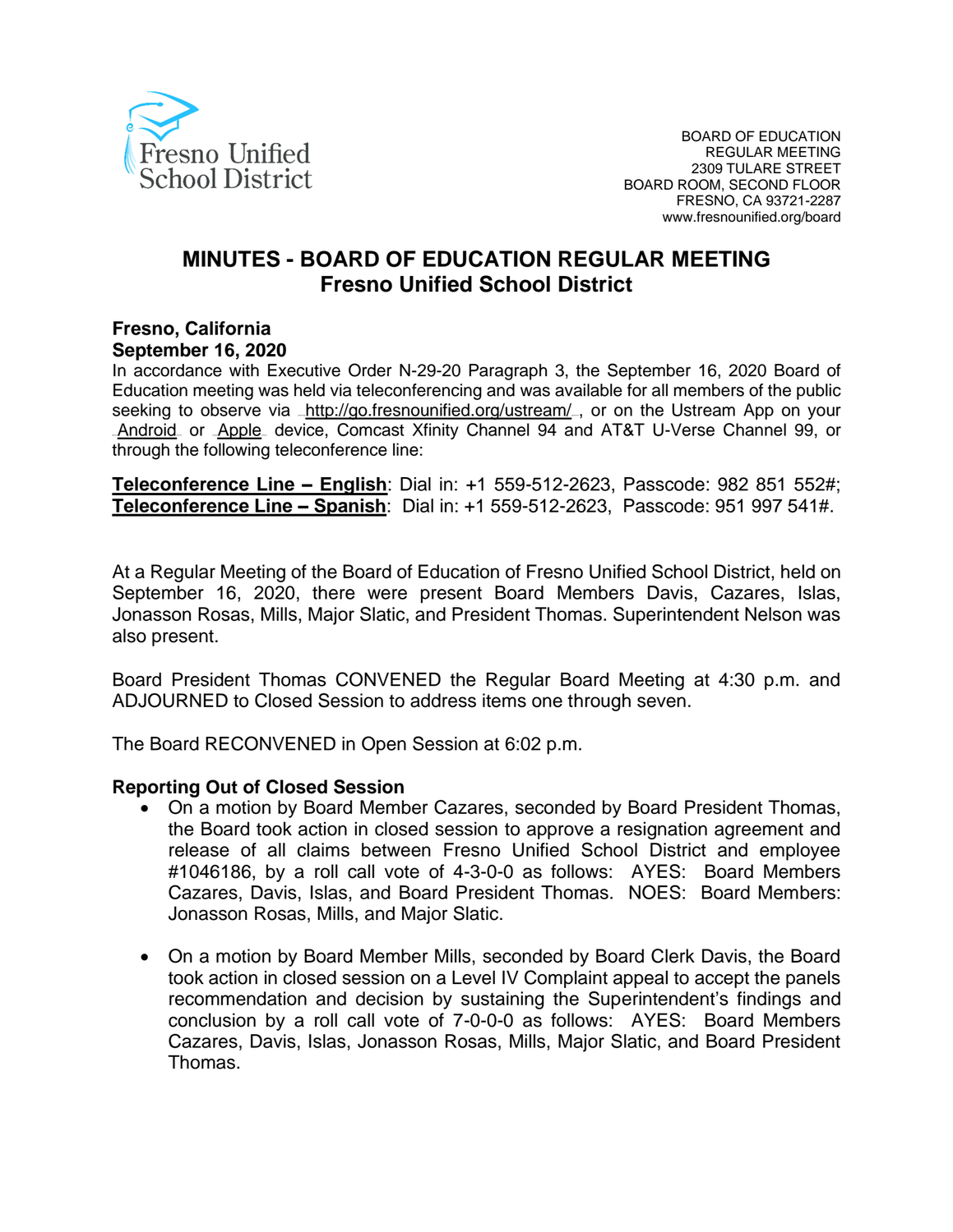### **HEAR Reports from Student Board Representatives**

The Board heard a report from Alexis Gamino, Sonny Sapien, and Jade Johannes, Student Advisory Board representatives from Hoover High School; and students from Ahwahnee Middle School spoke about what they love about Ahwahnee.

#### **HEAR Report from Superintendent**

- Superintendent started by taking a moment to honor and recognize Hispanic Heritage Month, which started on September 15, and Mexican Independence Day. National Hispanic Heritage Month traditionally honors the cultures and contributions of both Hispanic and Latinx Americans as we celebrate heritage rooted in all Latin American countries. Today marks the day in 1810 that Miguel Hidalgo, the namesake of Hidalgo Elementary, called for Mexico's Independence from Spain. Happy Independence Day to our Mexican Fresno Unified Family Members and I encourage all of the Fresno Unified Family to take this month to dig deeper into Hispanic and Latinx history and heritage.
- Recognized September is Suicide Prevention Month. Suicide, much like mental health conditions, can affect anyone regardless of age, gender, or background. Every year thousands of individuals die by suicide, leaving behind their friends and family members to navigate the tragedy of loss. It is important that we prioritize suicide prevention and mental health especially in this time of uncertainty and we all need to find ways to connect and support each other. In efforts to support our students and families we have a team in Fresno Unified of School Psychologist and School Social Workers who are providing prevention information and training to our students and staff about suicide this month as we continue providing ongoing crisis support and interventions during and after tragedy. Our district has also partnered with Gaggle which is a safety management tool analyzing data 24 hours per day, 7 days per week with trained safety experts who review content such as suicide and informs the district of any comments that draw concern.
- Reminded everyone to complete the 2020 Census. The Census must be completed by the end of September and it can be completed online, by phone, or by working with a Census worker who comes to your door. Our community cannot afford to miss the opportunity to ensure our community is properly represented.
- Announced our partners though Parent University kicked off their first week of Parent Learning virtual workshops. We were thrilled to see the great response from our families. We had over 220 parents join these sessions on Microsoft Teams and Zoom, and we had over 4,500 parents participating through Facebook Live in English, Spanish and Hmong. Utilizing Facebook Live is a new tool for our partners and we are very happy to provide this option to our parents especially as we are all doing our part to stop the spread of COVID-19. There is still time to join our fall cohorts of parent learning so head over to parentu.fresnounified.org for more information.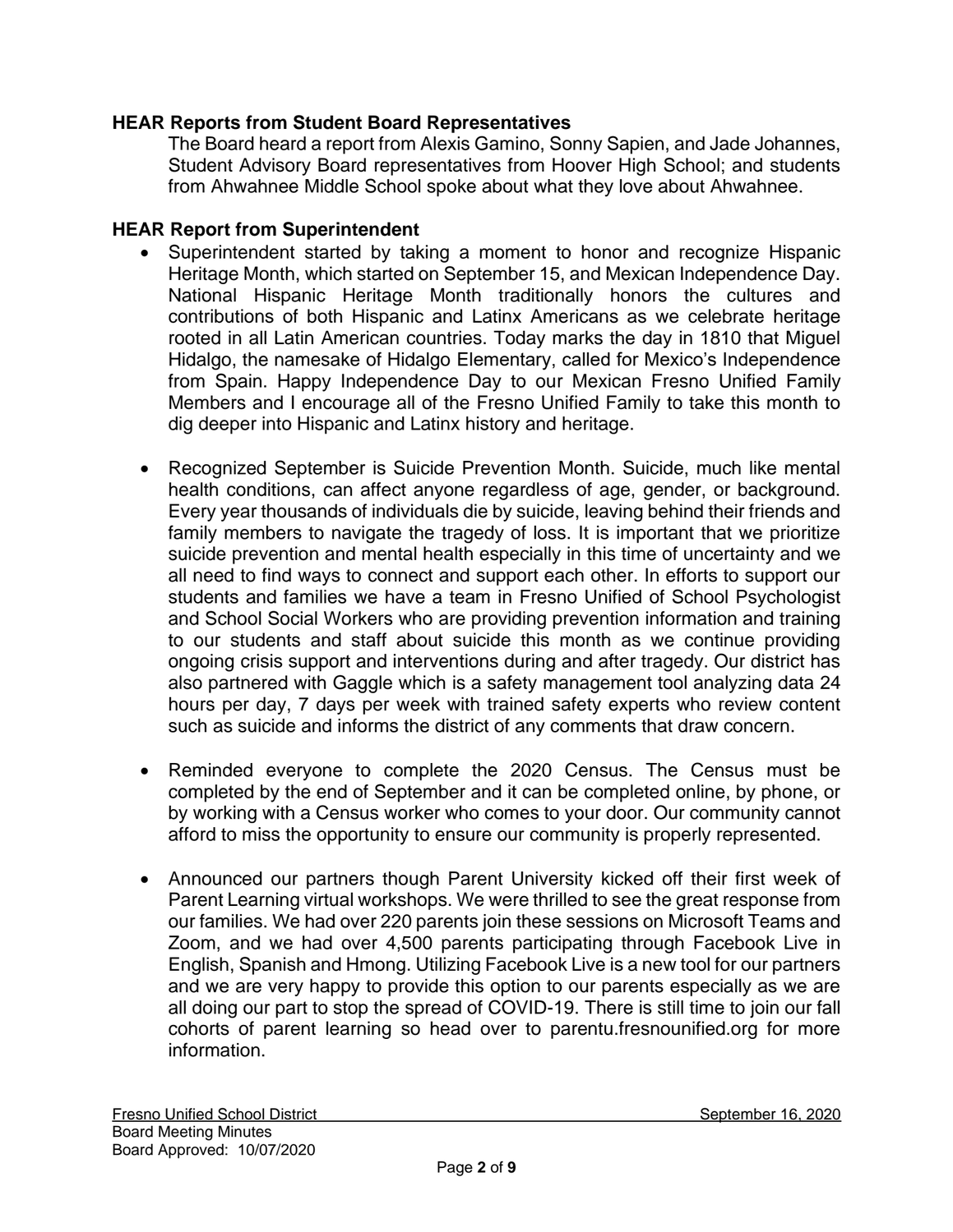- Stated the district's Diversity, Equity and Inclusion initiative invites staff to participate in a watch party to continue our cultural proficiency journey. Part 1 is October 1, where we will watch the documentary PushOut: The Criminalization of Black Girls in Schools. Part 2 is on October 8, where we will discuss the movie on Microsoft Teams. All employees are invited for the Multicultural Quarter 1 Event. Registration is required for an invitation with details. The registration deadline is Thursday, September 17. Find the invitation with information to RSVP in your most recent issue of the Employee Zone Newsletter.
- Shared last week we announced our Virtual Innovation Program available to all grade levels.
- Shared the I Pledge campaign was launched this week. Collectively, we want to pledge to do our part to support students through distance learning and to stop the spread of COVID-19.

### **BOARD/SUPERINTENDENT COMMUNICATION**

**Member Major Slatic** – Shared emails received from Constituents regarding the special education distance learning program. Requested Board Communications on the topics as follows: 1) Discipline policy during distance learning; 2) How many students are not engaged with distance learning, no contact thus far, attempts made successful vs unsuccessful, would like the Board Communication to provide information to the granular level.

**Member Jonasson Rosas** – Recognized efforts of team pertaining to home visits. Requested how attendance compares to before distance learning was in place. Expressed appreciation for the Student Collaborative effort and requested written feedback from the group. Shared concern pertaining to Early Learning enrollment and requested a Board Communication. Requested follow-up on Dual Immersion enrollment.

**Member Mills** – Acknowledged Fresno High School's Back to School Night. Shared information pertaining to a special Zoom meeting of the Fresno County School Trustees Association on September 29, 2020.

**Member Islas** – Recognized Mexican Independence Day. Shared highlights from the McLane Region: Leavenworth and Wishon Elementary reached 100% technology distribution. Congratulated two students from Scandinavian Middle School who were accepted into a youth leadership program at the Marjoree Mason Center. Thanked Mayfair, Norseman, and Rowell Elementary Schools for their work with the Central California Foodbank and Every Neighborhood Partnership to help with meal distributions to families. Expressed excitement for the Virtual Innovation Program and requested to connect with the Farm to Table Challenge. Requested information pertaining to actions in response to Police Reform.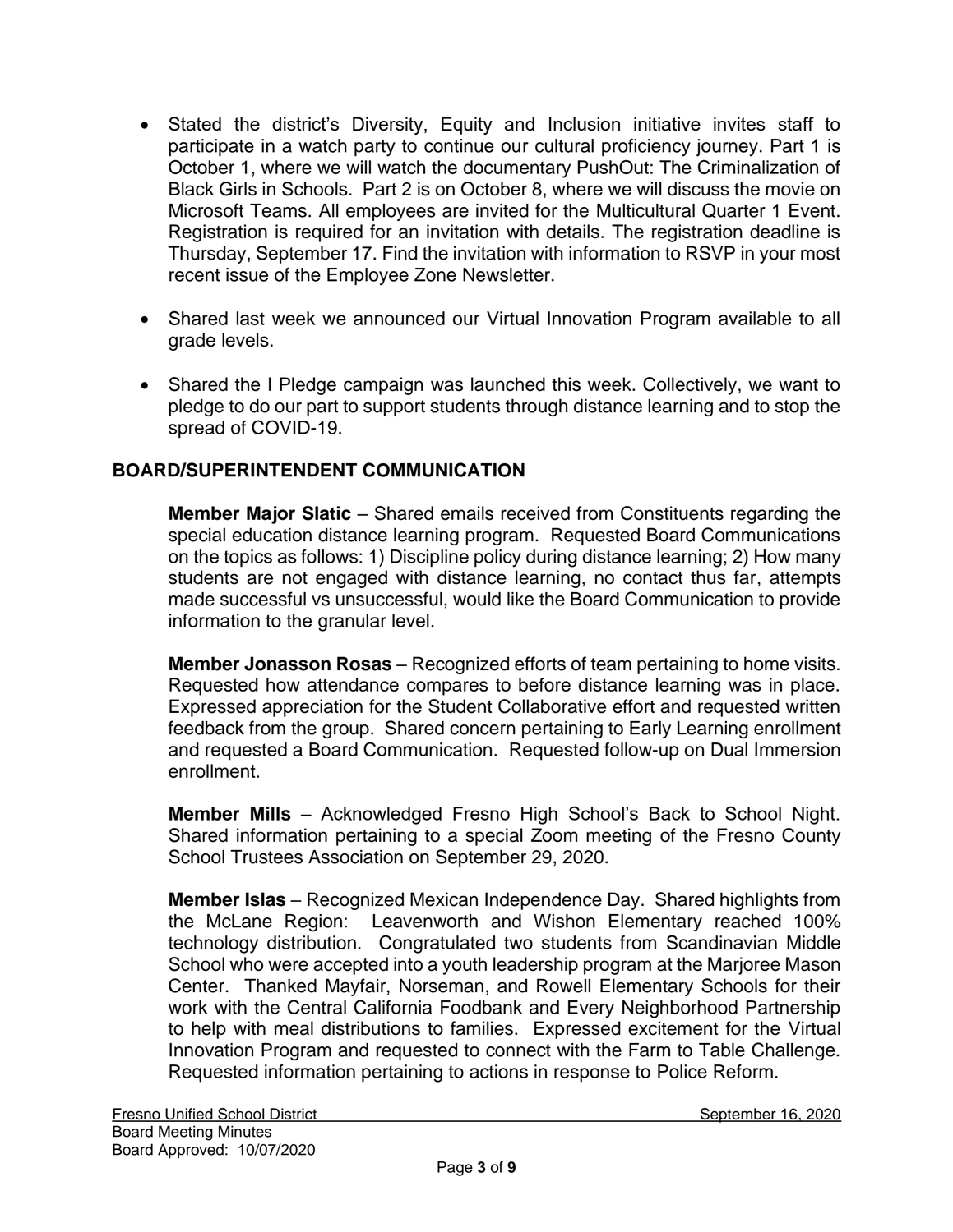**Board President Thomas** – Recognized staff members in the Edison Region for their amazing work. Commented on the unveiling of the mural at King Elementary School, and thanked Amy Idsvoog and Summer Gaston-Gehris for the invitation to the unveiling. Requested staff to mitigate school events scheduled on evenings that hold Board Meetings. Thanked staff and fellow Board Members for their help.

**Member Cazares** – Thanked teachers for their work in distance learning. Congratulated Latino people. Requested a Board Communication regarding Fresno City College Baseball Field and Mascots.

**Member Davis** – Congratulated Lynn Rocha Salazar on her new venture as an instructional scientist with CORE.

**Student Member Camarillo** – Encouraged students to keep persevering and to use supports available.

### **OPPROTUNITY FOR PUBLIC COMMENT ON CONSENT AGENDA ITEMS**

For the record, there were zero submissions received for public comments for the Consent Agenda.

On a motion by Board Clerk Davis, seconded by Board Member Cazares, the Consent Agenda was approved on a roll call vote of 7-0-0-0 as follows: AYES: Board Members: Cazares, Davis, Islas, Jonasson Rosas, Mills, Major Slatic, and Board President Thomas.

### **A. CONSENT AGENDA**

- **A-1, APPROVE Personnel List APPROVED as recommended** in, the Personnel List, Appendix A, as submitted.
- **A-2, APPROVE Minutes from Prior Meeting APPROVED as recommended**, the draft minutes from the September 02, 2020 Board Workshop and the September 09, 2020 Regular Board Meeting.
- **A-3, APPROVE NAVEX Global Service Agreement for Equity and Inclusion APPROVED as recommended**, an agreement with NAVEX Global for Equity and Inclusion.
- **A-4, APPROVE Amendment No. 1 to Agreement with First Student, Inc. for Pupil Transportation Services – Special Education Programs APPROVED as recommended**, Amendment No. 1 to Fresno Unified's agreement with First Student, Inc. for Pupil Transportation Services – Special Education Programs.

## **A-5, APPROVE Proposed Revisions for Board Policy and Exhibit**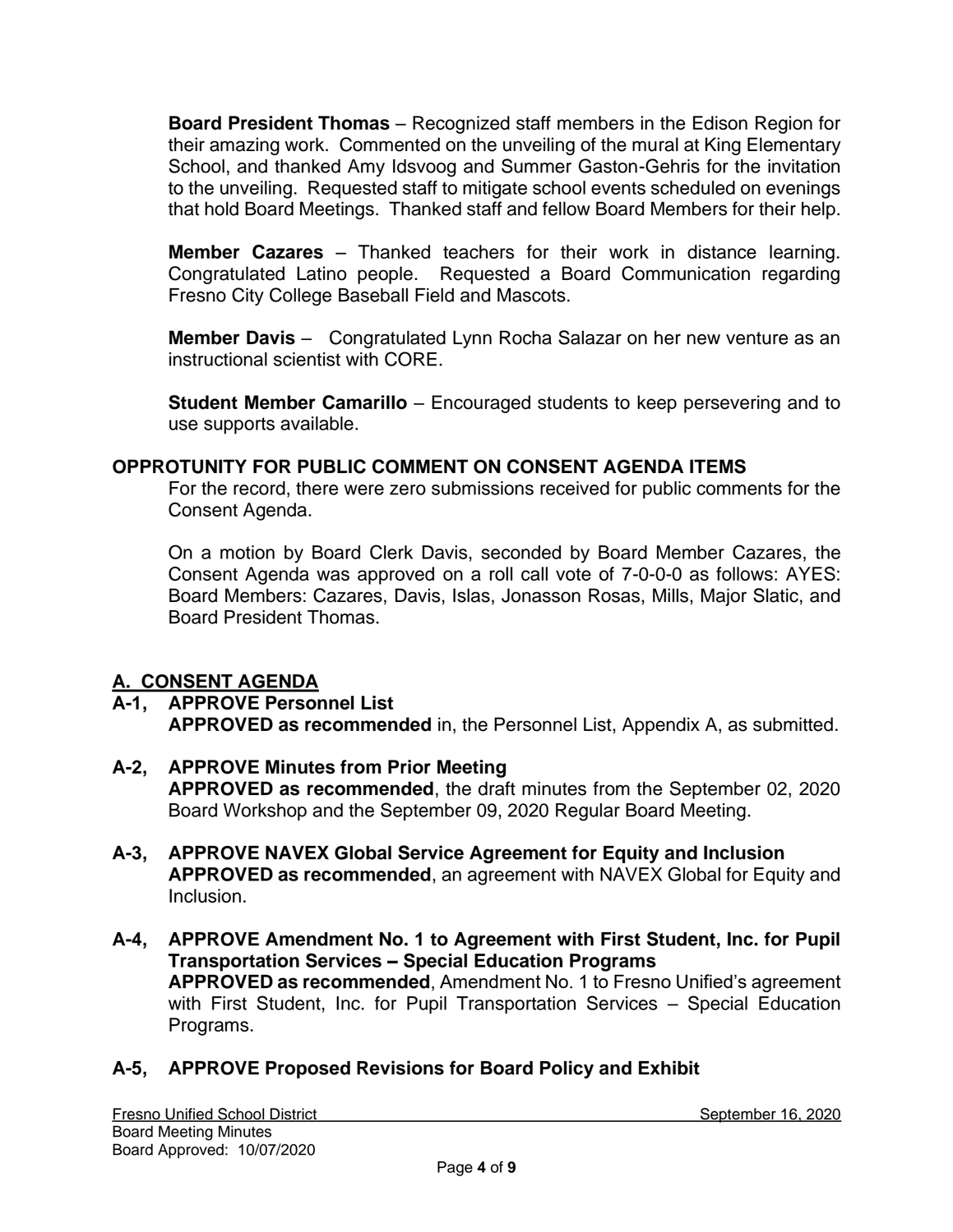**APPROVED as recommended**, proposed revisions for one Board Policy (BP) and one Exhibit (E): BP 6161.1 Selection and Evaluation of Instructional Materials, and E 9270 Conflict of Interest – Statement of Economic Form 700.

## **UNSCHEDULED ORAL COMMUNICATIONS**

For the record eight submissions of public comment were received for Unscheduled Oral Communications. They are as follows:

### **1. Ashley De La Rosa**

Dear Fresno Unified Board Members,

First and foremost, I want to applaud your efforts in ensuring that Fresno Unified students feel heard and cared for. We look to your district as an innovator putting its community first.

I am emailing to request that a resolution in support of Proposition 15 - the Schools & Communities First initiative - be placed on the agenda at your next meeting. (Please see resolution attached)

Now, more than ever, it is critical that we close corporate commercial property tax loopholes and reclaim \$12 billion for the essential services and programs we depend on. The pandemic, transition to distance learning, and recent wildfires have made it clear: we must prioritize resources for essential workers, safety net services, first responders, teachers, educational support. Thank you again for your support and leadership. Respectfully, Ashley De La Rosa, Dolores Huerta Foundation.

### **2. Jasmine Pantoja**

Hello, my name is Jasmine Pantoja and I am a community member that believes greatly that Proposition 15 would reclaim \$12 billion every year for our schools and local services by closing corporate property tax loopholes -- all while protecting homeowners and renters, small businesses, and agriculture.

I support Schools and Communities First also known as Prop 15 because it will provide funding for public education including K-12 and community colleges. I strongly urge the Fresno Unified School district Board to support prop 15. Sincerely, Jasmine Pantoja.

## **3. Ricardo Fonseca**

Hello, my name is Ricardo and I am a community member. Proposition 15 would reclaim \$12 billion every year for our schools and local services by closing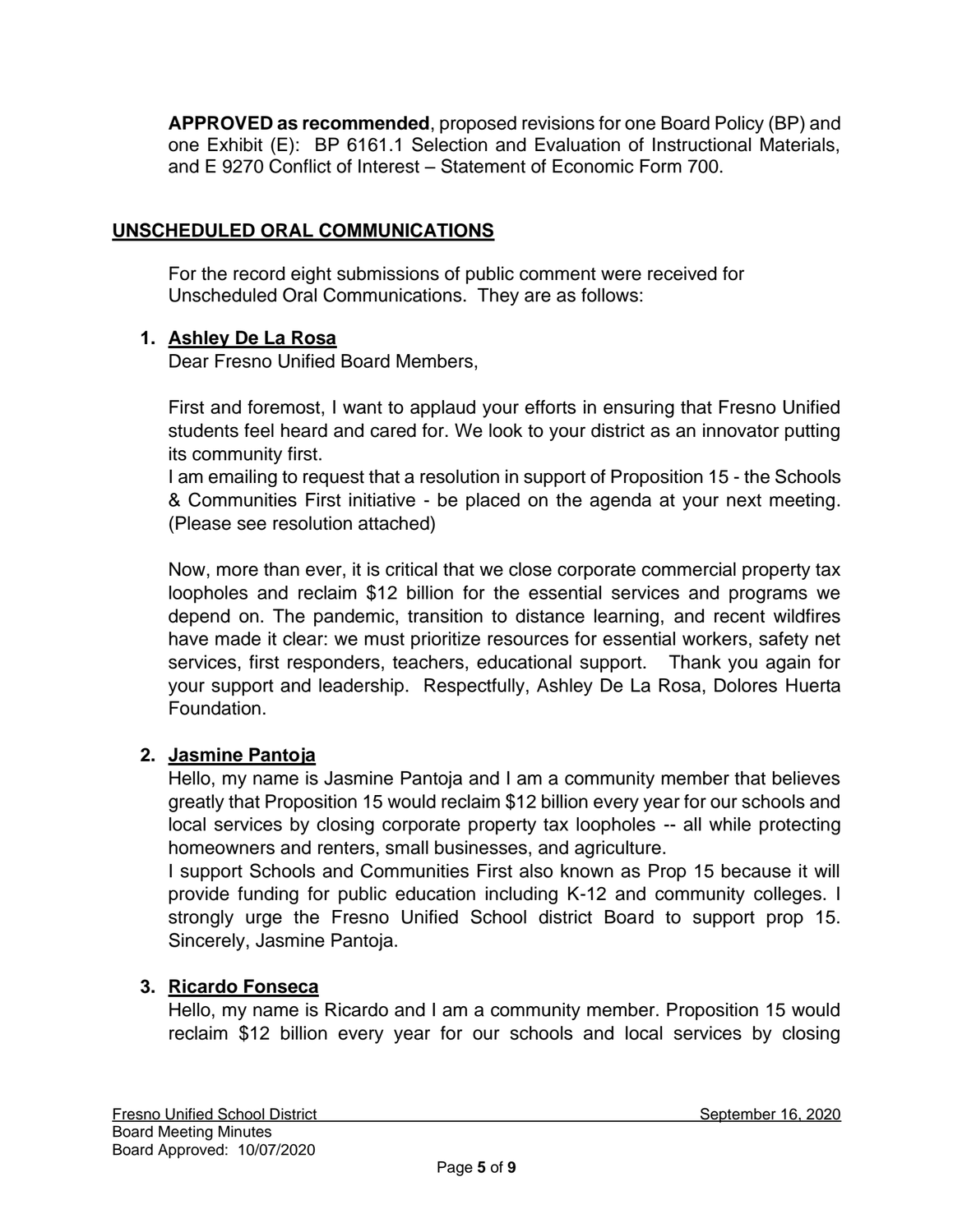corporate property tax loopholes -- all while protecting homeowners and renters, small businesses, and agriculture.

I support Schools and Communities First because it will provide funding for public education including K-12 and community colleges. I strongly urge the Fresno Unified School district Board to support prop 15. Sincerely, Ricardo Fonseca.

### **4. Cesilia Acevedo**

Hello, my name is Cesilia Acevedo and I am a FUSD community member. Proposition 15 would reclaim \$12 billion every year for our schools and local services by closing corporate property tax loopholes -- all while protecting homeowners and renters, small businesses, and agriculture.

I support Schools and Communities First because it will provide funding for public education including K-12 and community colleges. I strongly urge the Fresno Unified School district Board to support prop 15. Sincerely, Cesilia Acevedo.

### **5. Virginia Basurto**

Hello, my name Virginia Basurto and I am a community member. Proposition 15 would reclaim \$12 billion every year for our schools and local services by closing corporate property tax loopholes -- all while protecting homeowners and renters, small businesses, and agriculture.

I support Schools and Communities First because it will provide funding for public education including K-12 and community colleges. I strongly urge the Fresno Unified School district Board to support prop 15. Thank you for your time and consideration. Virginia Basurto.

### **6. Pam Whalin – Voicemail Transcribed**

Hi, yes, my name is Pam Whalin and I live on 4773N. Arthur. I am in the Fresno School District. My grandson goes to Wilson and I'm calling you to urge you to support Proposition 15, it would bring really desperately needed money into our Fresno Unified School District and uh you know we have to you know fight to get those resources for our students here in uh Fresno. So, please I urge you to support, uh to pass a resolution supporting Proposition 15, so we can get more money for our kids. Thank you, bye.

## **7. Cecilia Castro**

Dear Board Members of the Fresno Unified School District,

My name is Cecilia Castro and I am the Deputy Director of the Dolores Huerta Foundation (DHF). The DHF works with parents and youth from across the Central Valley including those from Fresno Unified. In fact, our youth have come before the board several times during the LCAP budgeting process to advocate for additional support services to impact and increase academic success. Now more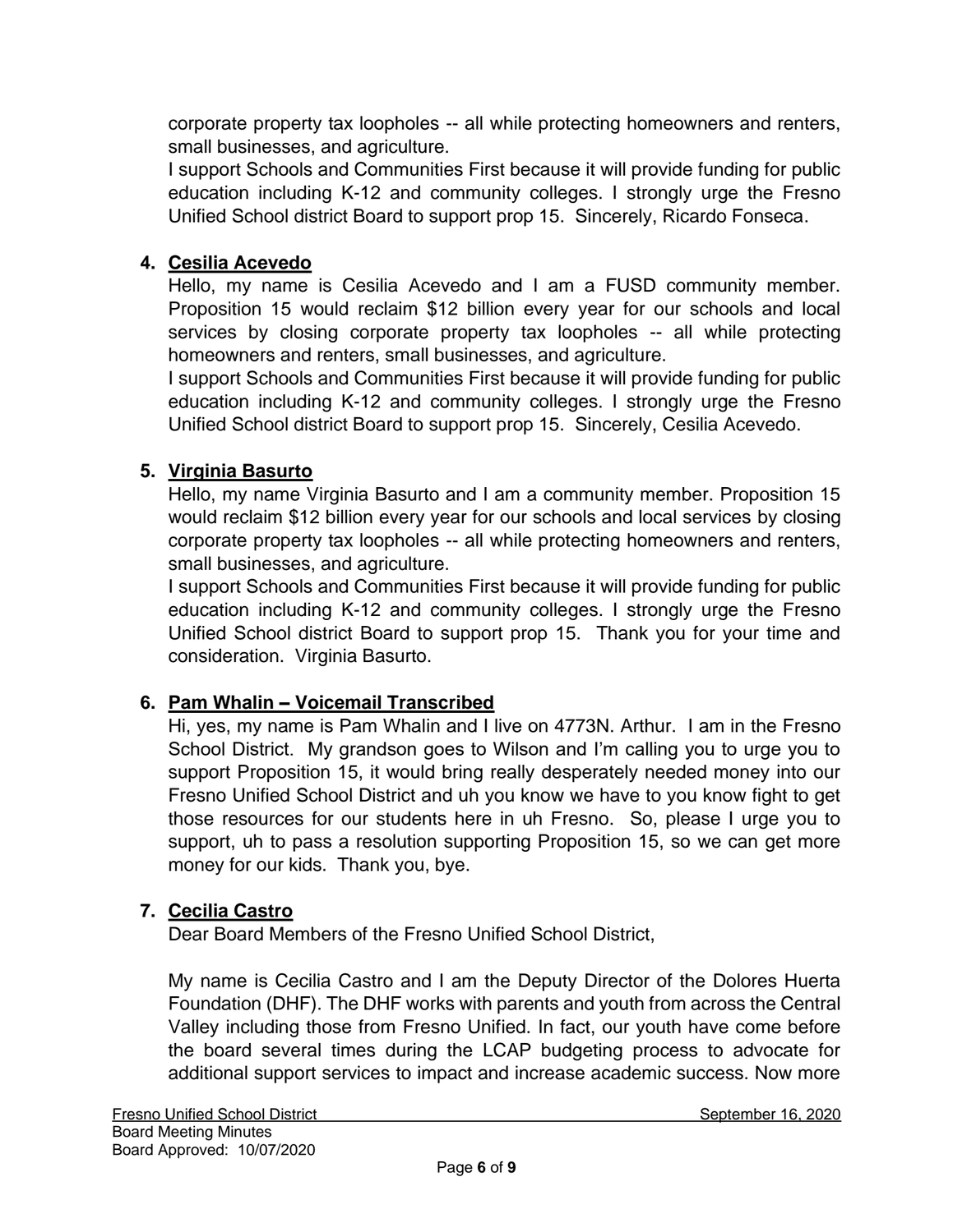than ever, it is crucial that FUSD supports the Schools and Communities First Proposition 15 Resolution. This proposition that will be on the California Ballot this 2020 election, will generate \$51 million dollars for Fresno Unified annually. Prop 15 does not hurt small businesses that are valued at less than 3 million dollars. Instead it makes corporations pay their fair share of property taxes and generates funding for our schools and communities that desperately need it. I urge the board to consider adopting this resolution that will greatly benefit the students, teachers, and families of FUSD.

## **8. Dolores Huerta**

Proposition 15 will bring in badly needed funds for our schools and communities by making the large industrial corporations pay their fair share of property taxes. Unlike their false adds, this will not affect homeowners or small businesses that make \$3 million a year in revenues. Agricultural lands are also exempt. Please vote "Yes" to support this resolution. Dolores Huerta, President of the Dolores Huerta Foundation.

### **B. CONFERENCE/DISCUSSION AGENDA**

#### **B-6, HOLD a Public Hearing and ADOPT Resolution in the Matter of Sufficiency of Instructional Materials to Comply with the Requirements of Education Code Section 60119**

For the record, Board President Thomas opened the Public Hearing.

### **OPPORTUNITY FOR PUBLIC COMMENT**

For the record, zero submissions were received for public comment on Agenda Item B-6.

For the record, there were no questions or comments from Board Members pertaining to Agenda Item B-6.

For the record, Board President Thomas closed the Public Hearing.

On a motion by Board Member Jonasson Rosas, seconded by Board Member Mills, Agenda Item B-6 was adopted by a roll call vote of 7-0-0-0 as follows: AYES: Cazares, Davis, Islas, Jonasson Rosas, Mills, Major Slatic, and Board President Thomas.

#### **B-7, DISCUSS and ADOPT Fresno Unified School District's Learning Continuity and Attendance Plan**

### **OPPORTUNITY FOR PUBLIC COMMENT**

For the record, zero submissions were received for public comment on Agenda Item B-7.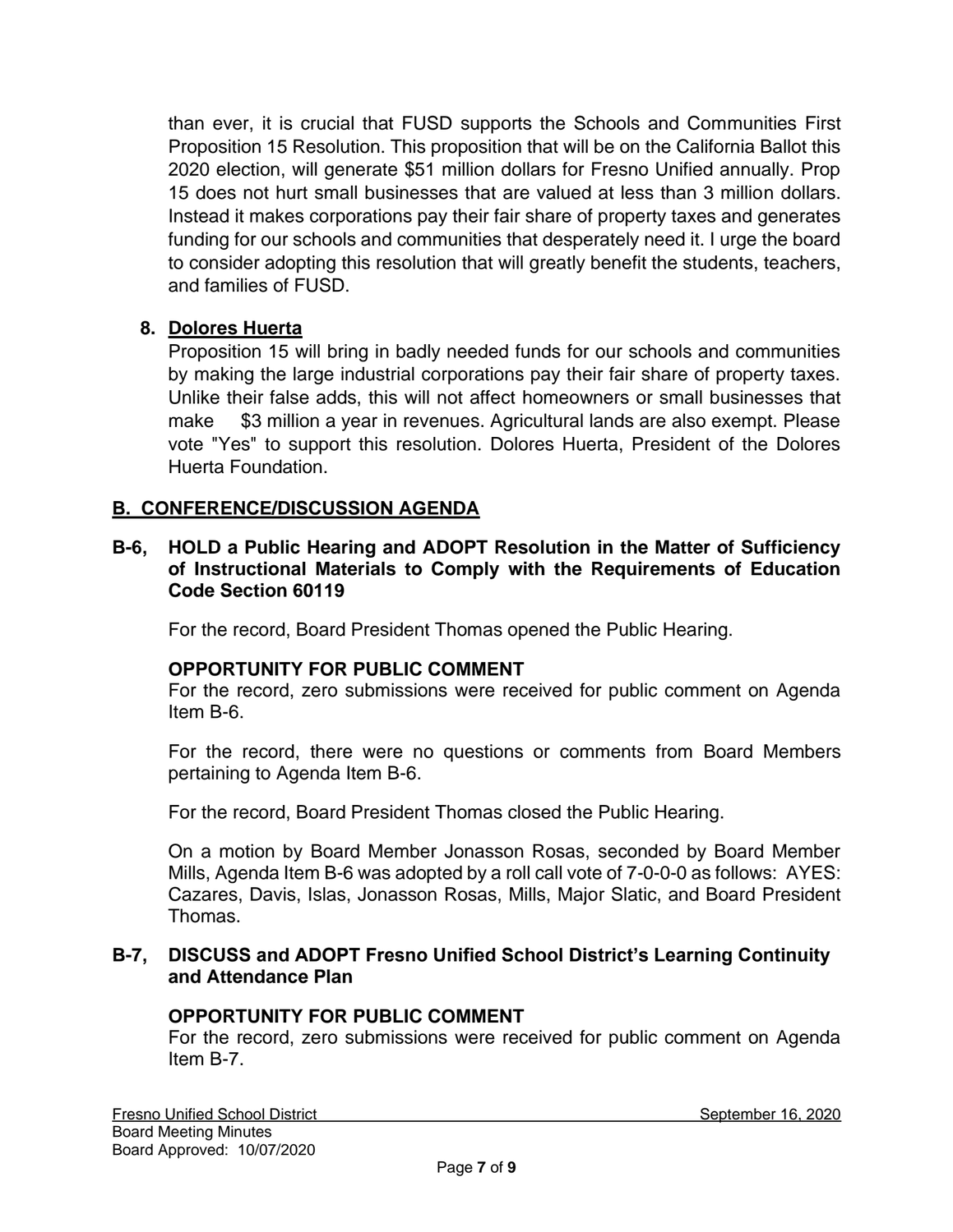For the record, Board Members had questions/comments pertaining to Agenda Item B-7. A summary is as follows: Requested clarity as to if the district provided translations and made available to the public. Requested clarity as to if a notice was provided that the materials where available on the website. Requested the district to message to families if item is approved. Requested the district to exhaust every communication channel available when communicating with families.

On a motion by Board Clerk Davis, seconded by Board President Thomas, Agenda Item B-7 was adopted by a roll call vote of 7-0-0-0 as follows: AYES: Cazares, Davis, Islas, Jonasson Rosas, Mills, Major Slatic, and Board President Thomas.

#### **B-8, PRESENT and DISCUSS Strategic Initiatives to Enhance Learning During the 2020/21 School Year**

### **OPPORTUNITY FOR PUBLIC COMMENT**

For the record, zero submissions were received for public comment on Agenda Item B-8.

For the record, Board Members had questions/comments pertaining to Agenda Item B-8. A summary is as follows: Requested clarity pertaining to how a teacher would work with students that have short attention spans while using distance learning. Expressed appreciation to panel members and appreciation for the effort teachers put into distance learning. Shared personal experience as to how teachers have messaged or communicated with student. Expressed concern as to how the district maintains acceptable academics and making sure students are taking advantage of supports. Expressed concern pertaining to students not showing faces during distance learning. Requested clarity as to how the district supports special education students with IEPs during distance learning. Asked if there are other supports which might be helpful with the special education distance learning experience.

## **B-9, RECEIVE, PRESENT and DISCUSS Constituent Services Reporting**

### **OPPORTUNITY FOR PUBLIC COMMENT**

For the record, zero submissions were received for public comment on Agenda Item B-9.

For the record, Board Members had questions/comments pertaining to Agenda Item B-9. A summary is as follows: Requested clarity as to if neighboring districts have Constituent Services Offices. Recognized the response time for calls. Asked if there was anything more the Board could do to support the work. Requested clarity on the return rate for the Fresno area 2020 Census. Expressed appreciation for Mrs. Plascencia's work.